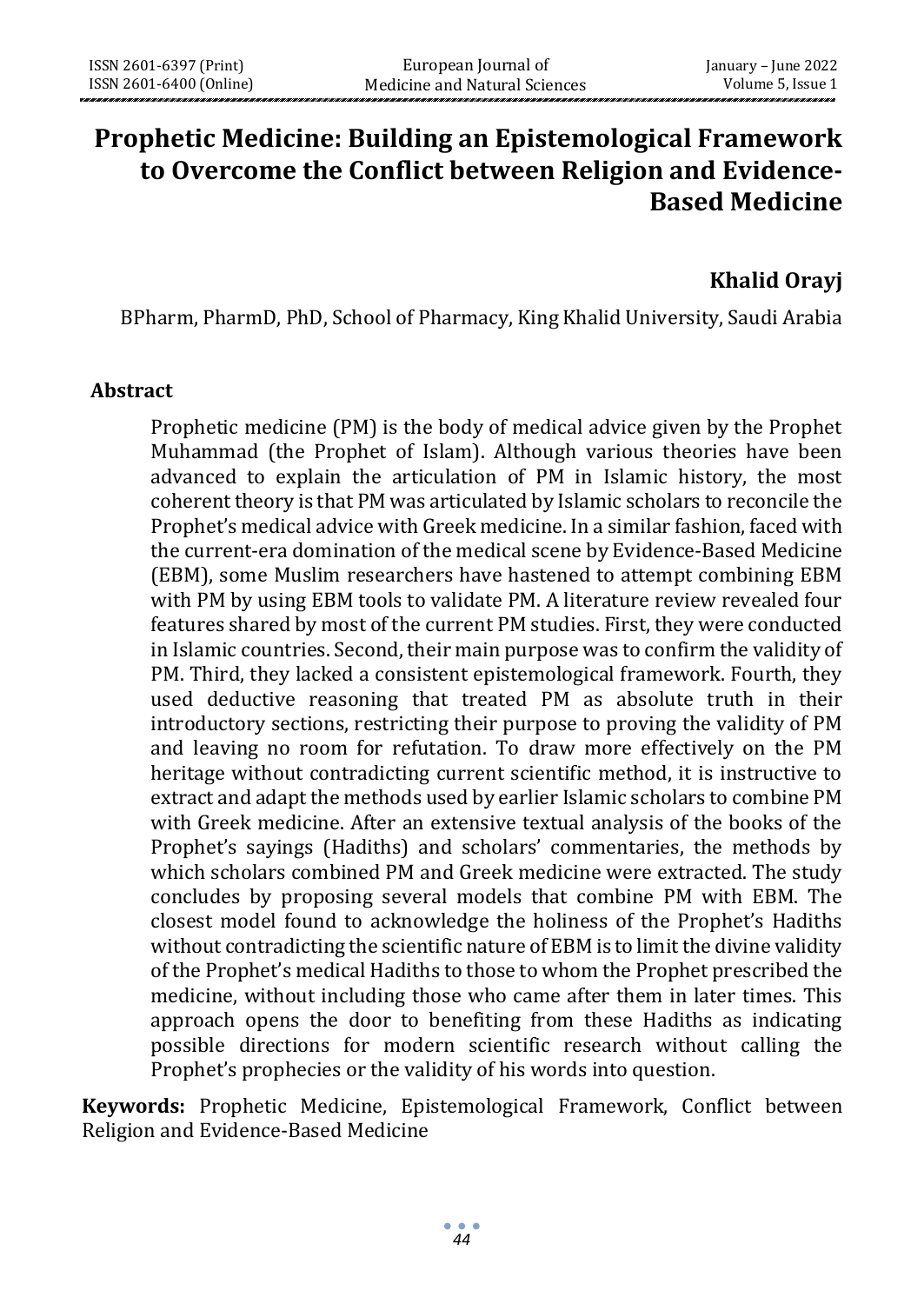#### **Introduction**

#### **Background**

In the view of its proponents, prophetic medicine (PM) is defined as the collection of sayings and advice (i.e., Hadiths) given by the Prophet Muhammad, peace be upon him (PBUH), regarding sickness, treatment, nutrition, and hygiene (Perho ,1995). The phrase "Islamic medicine" is sometimes used interchangeably with "prophetic medicine"; however, it is widely accepted in the literature that the former embraces all kinds of medical practice consistent with Islamic law throughout Islamic history, whereas the latter deals only with medicine originating with the Prophet (Hussein, 2019). The formation of PM had its roots in the definition of Islam and the value among Muslims of the Prophet's Hadiths (Grenon,2018). Muslims believe that their religion has two main sources: the Qur'an, which contains the words of God, and the Hadiths, which contain the words of the Prophet (Al-dhahabi,2004). This means that all Hadiths are by default instances of divine revelation unless additional evidence shows otherwise, as when the Prophet explicitly attributed a Hadith to himself and not to God (Al-Qarafi,1995). Chronologically, the evolution of PM can be separated into four periods, as suggested by Grenon (Grenon,2018). The first period took place between the 8<sup>th</sup> and 9<sup>th</sup> centuries CE, when the original collections of Hadiths were assembled by Hadith scholars such as Al-Bukhari, who devoted a special chapter in his book (Sahih Al-Bukhari) to the Prophet's medicine (Grenon,2018). The second period took place between the  $10<sup>th</sup>$  and  $12<sup>th</sup>$  centuries, when some scholars started using the term "prophetic medicine" and authored specialized books devoted exclusively to PM Hadiths (Grenon,2018). In this period, there was no discussion or implementation of medical theory; rather, there was a narrative list of Hadiths organized by topic in the order followed by contemporary Greek medical books with some brief commentary (Grenon,2018). The authors of PM texts in this period were Hadith scholars such as Ibn-Sunni and Abu-Nuaim (Grenon,2018). A possible reason that the books in this period followed the organization of Greek medical texts was the intention to make PM more attractive to physicians who were not interested in Hadith texts (Perho ,1995). Indeed, by the end of this period, PM was an interest shared by Islamic scholars and physicians (Grenon,2018). The third period in the evolution of PM was seen when Islamic scholars gradually began to include Greek medical theory (i.e., Galenic medicine) in their books in such a way that its consistency with PM was evident (Grenon, 2018). This period took place between the  $12<sup>th</sup>$  and  $13<sup>th</sup>$  centuries and continued until the  $14<sup>th</sup>$  century, when the fourth period emerged with the most extensive efforts yet to define PM and affirm that PM had become a medical system in itself (Grenon,2018). In this period, scholars such as Ibn al-Qayyim and Al-Dhahabi wrote books on PM showing that PM could stand alone in terms of its comprehensiveness and divine source. However, Greek medical theory was merged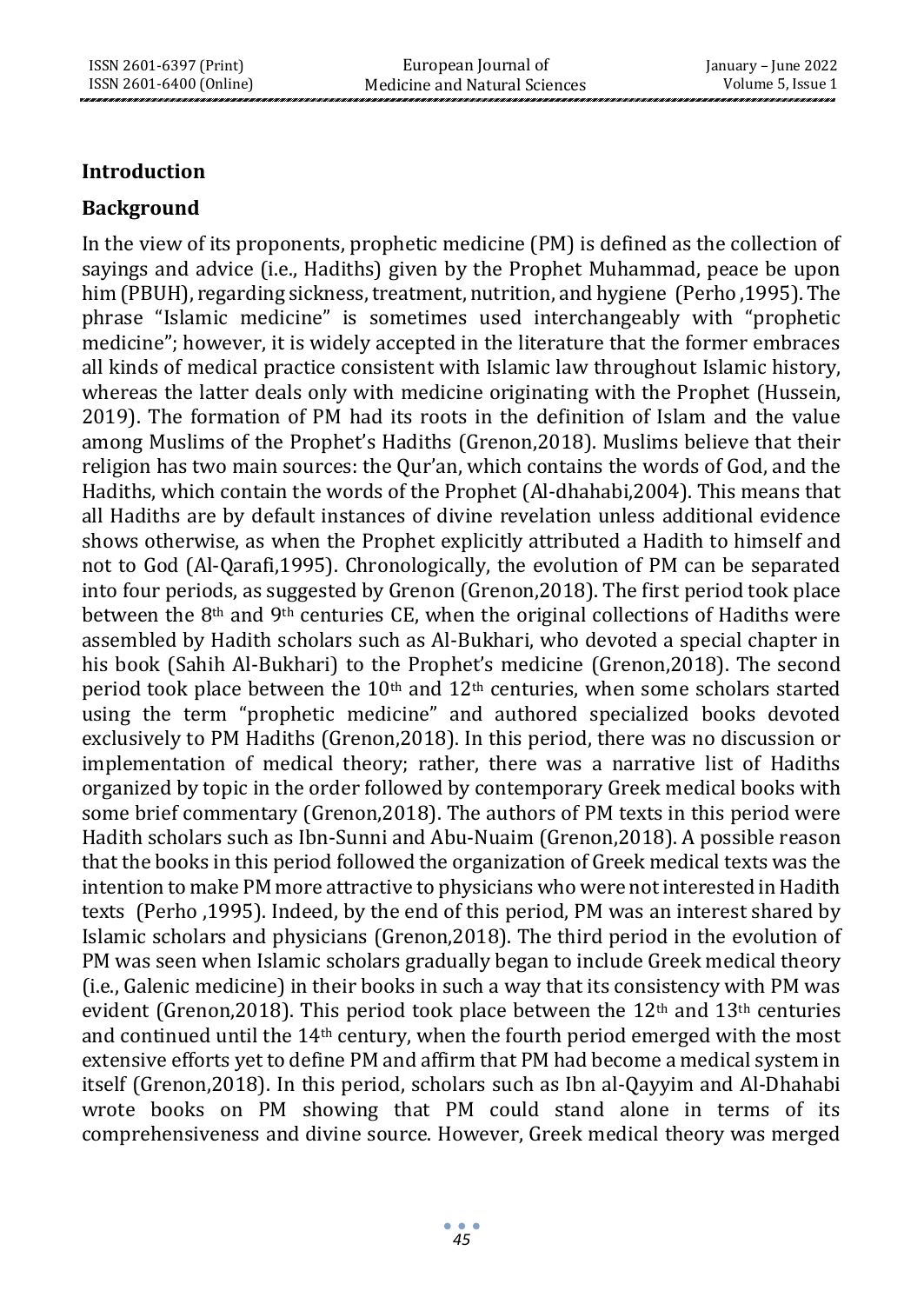with PM in a way that respected both the observable value of Greek theory and the divine source of PM (Ragab,2012).

The reason Islamic scholars developed PM and devoted such efforts to defending its validity is not mentioned in early Islamic books (between the  $8<sup>th</sup>$  and  $19<sup>th</sup>$  centuries) (Ragab,2012). This omission was due to the view of most Islamic scholars that PM is sacred and a part of divine revelation, which means that no one—other than God has created it (Ibn al-Qayyim,1994). There is another underrecognized Islamic view, which sees PM as a worldly affair that was taken from traditional Arabic medicine of the Prophet's period with no divine source; according to this view, the Prophet's mission was to preach Islam, not medicine (Ibn Khaldun,2004). This view was adopted by some scholars, such as Ibn Khaldun and Al-Qadhi Ayad; however, reverence for the holiness of the Prophet caused this view to remain unrecognized in the Islamic world until the present (Grenon,2018).

Among orientalists, the reason for the development of PM was a matter of controversy in the last two centuries (the 19th and 20th) (Fujii, 2011). Some claimed that the purpose of articulating PM was to oppose the reason-based Greek medical tradition and prevent its intrusion into the Islamic world, and since PM was not reason-based, magic-based and religious superstitions were introduced into PM books (Bürgel,1976; Ullmann,1978; Savage-Smith,1997). This extreme view was refuted by Fazlur Rahman and Irmeli Perho, who believed that the perceived urgency among Islamic scholars of defending PM and showing its compatibility with Greek medicine came after PM was attacked by some Christian physicians who argued that it contradicted Greek medicine and thereby attempted to discredit the prophecies of Muhammad (PBUH) (Perho ,1995). Rahman and Perho argued that PM did not oppose Greek medicine; rather, it combined the Prophet's Hadiths with Greek medicine with the purpose of spiritualizing medicine and showing that no conflict existed between PM and Greek medicine (Perho ,1995; Rahman,1987). The view of Rahman and Perho is supported by the fact that most PM books contain sayings and quotations from Greek physicians such as Galen and Hippocrates with no sign of rejection (Ibn al-Qayyim,1994).

This norm of combining PM and Greek medicine continued until the  $20<sup>th</sup>$  century, when positivist philosophy revolutionized and invigorated the field of medicine with its insistence that medical knowledge can be derived only from experiments and observations (Bradley, 2006). Although other types of medicine make use of other reasoning styles, as for instance Chinese medicine reasons deductively from an established theory to explain single observations, inductive reasoning (which moves from observations to developing a theory), in the eyes of positivism, is the most appropriate way to reach the truth (Wieringa, 2018; Serdar, 2011). This movement resulted—by the end of the  $20<sup>th</sup>$  century—in the establishment of what is called "Evidence-Based Medicine (EBM)" (Sackett,1996). EBM's main goal is to combine clinicians' experience with medical research to arrive at correct, well-formed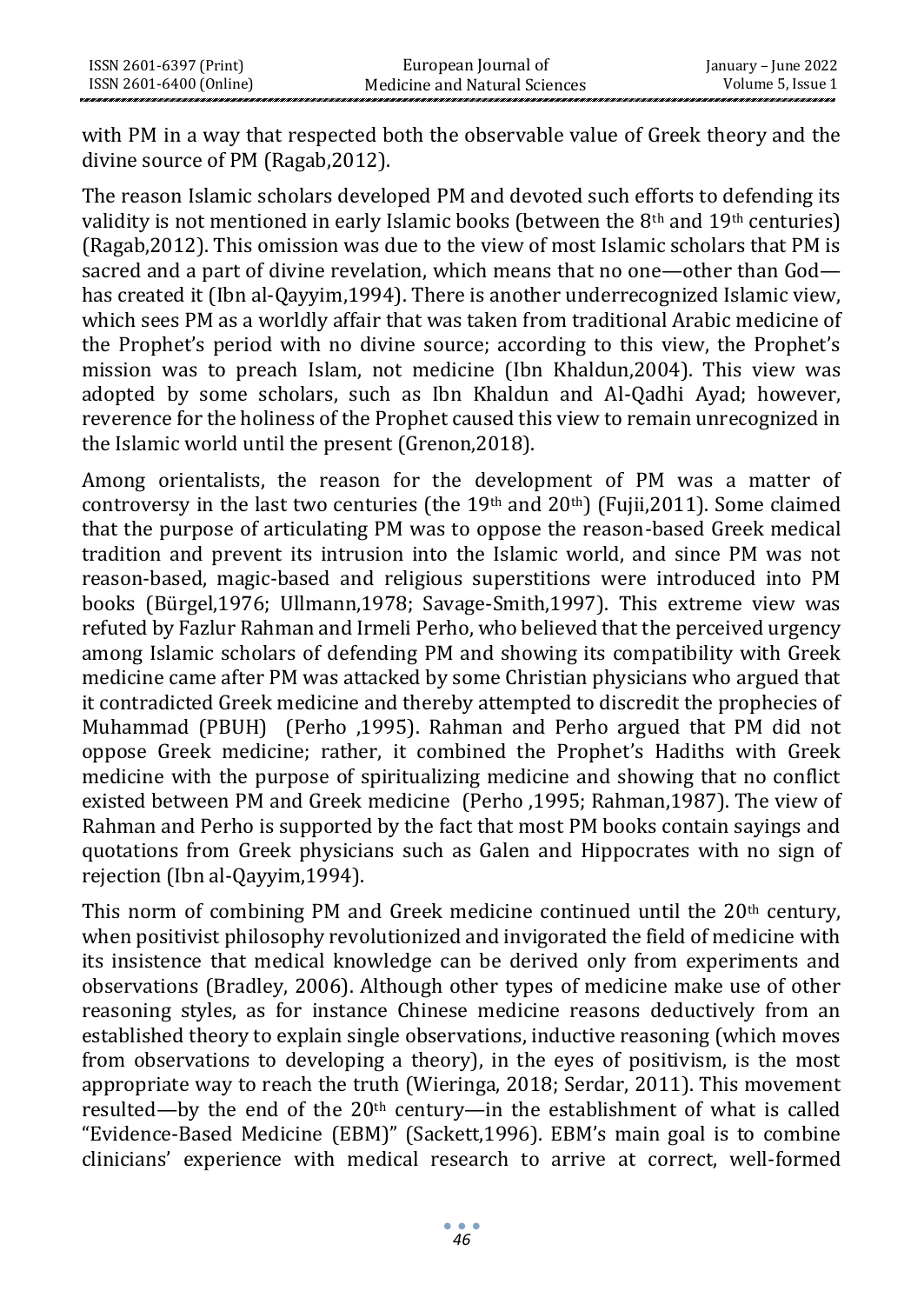| ISSN 2601-6397 (Print)  | European Journal of           | January – June 2022 |
|-------------------------|-------------------------------|---------------------|
| ISSN 2601-6400 (Online) | Medicine and Natural Sciences | Volume 5, Issue 1   |

decisions that improve patient health (Sackett,1996). EBM relies on all types of medical research, from basic medical research (e.g., molecular biology, immunology, and pharmacology) to clinical experiments applied to humans (i.e., clinical trials) (Sackett,1996). From the point of view of EBM, any medical practice not based on scientific evidence is pseudoscience and should be avoided (Lee, 2015). Nowadays, it is widely accepted that in order for any treatment to be trusted as effective, safe, and reliable, its justification must follow the scientific method, from basic medical research to clinical trials (Lee, 2015). However, reliance on EBM does not mean that other sources of medicine (e.g., Chinese Medicine, Energy Therapy, Acupuncture, or PM) are not effective or safe. Rather, EBM requires that these types of therapies be validated by means of the scientific method in order to be incorporated into EBM (Tonelli, 2001). What gives EBM its strong stance in relation to other types of medicine is its pragmatic approach, tangible clinical benefits, and common acceptance around the world (Lambert, 2006). It can be assumed that EBM stands alone in this regard and is the benchmark against which all other medical approaches are judged, not vice versa (Sackett,1996).

As EBM has dominated the medical arena since the last century, the practice of Greek medicine has faded away, with the exception of its ethical guidance (such as the Hippocratic oath) and philosophical foundations, which deprived magic of the role it had played in medicine and encouraged the use of logic and experience instead (Cosans,1998).

In the wake of EBM's rise to dominance, the task of Islamic scholars and thinkers has shifted from reconciling PM with Greek medicine to reconciling it with EBM (Ragab, 2012). This new reconciliation effort coincided with the Islamic revival of the 1970s and 80s, and one feature of this revival was the wide reach of television programs introduced by Islamic scholars and thinkers emphasizing the claim that there is no contradiction between Islam and modern science (Ragab, 2012). This discourse, with its promotion of Islam, has led to the establishment of a new movement "among some Muslim physicians and researchers" to use EBM techniques (i.e., basic medical research and clinical trials) to confirm the validity of PM (Ragab, 2012). However, there is a contradiction at the heart of this approach. For, in the view of its proponents, PM is of divine origin, and its authority is absolute. To validate it by means of EBM techniques is indirectly to contradict the presumption of its divine authority since if it is indeed authoritative because of its origin, there should be no reason to look to EBM or any other source for validation (Serdar,2011). This epistemological contradiction seems not to have been recognized by current PM proponents; instead, hundreds of so-called scientific articles using EBM to validate PM have been published in the last 30 years (Azizah,2018; Ijaz,2017; Ahmed, 2013). In addition, scientific committees, postgraduate programs, and national conferences have been established in some Islamic countries with the aim of establishing the validity of PM in a scientifically sound manner so as to give it scientific credibility alongside its divine authenticity (Hussein, 2019).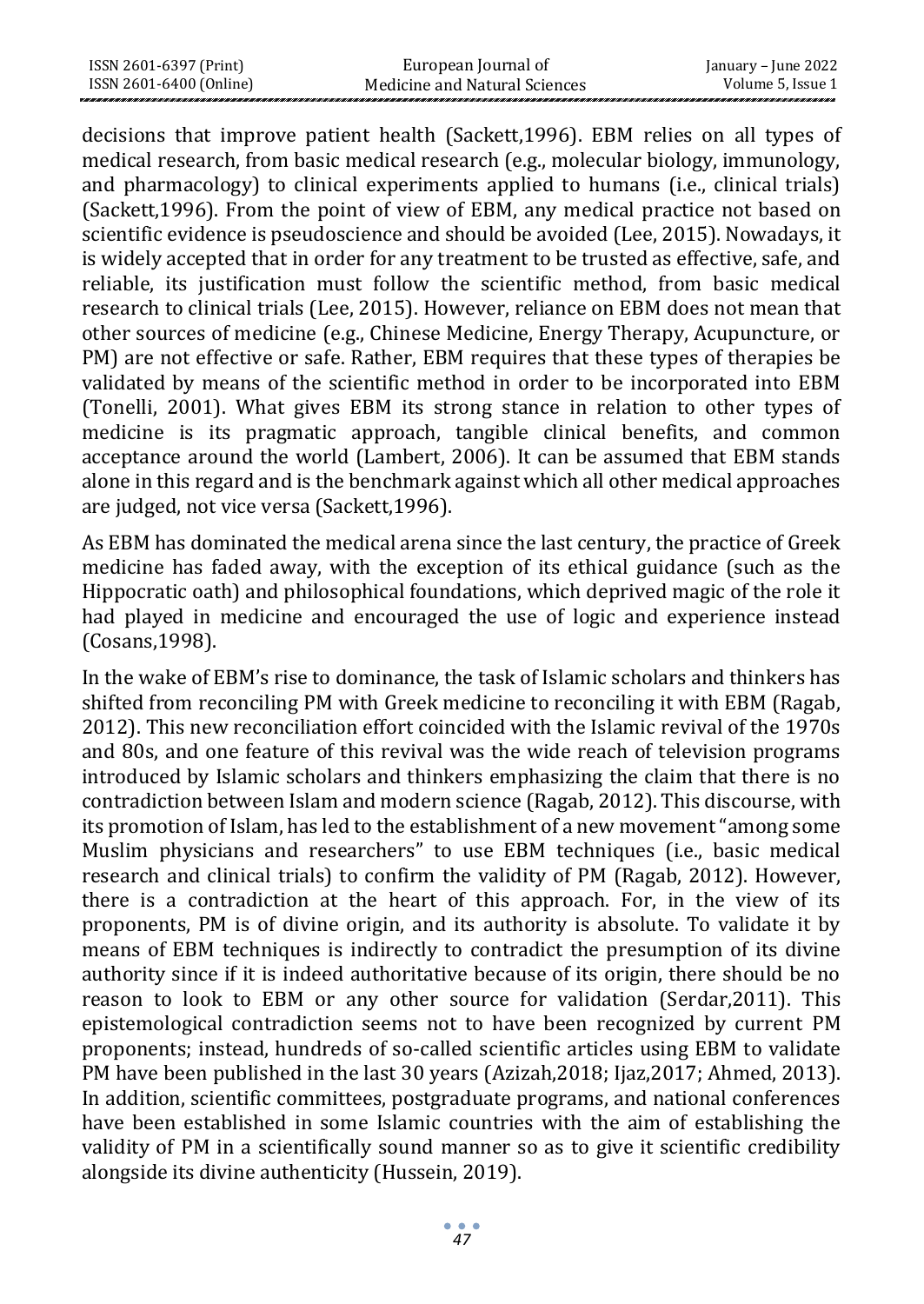| ISSN 2601-6397 (Print)  | European Journal of           | January – June 2022 |
|-------------------------|-------------------------------|---------------------|
| ISSN 2601-6400 (Online) | Medicine and Natural Sciences | Volume 5. Issue 1   |

Illustrating this epistemological contradiction within PM research does not mean that the PM research should stop, since PM is a valuable source of medical information used in the Arabian Peninsula during the Prophet's time. Rather, it means that there is a need to establish an epistemological framework that both preserves the value of EBM as the only authoritative resource for medical information and respects the sanctity of the Prophet's and God's revelations by not claiming sanctity and authenticity for something whose divine origin has not been proven.

This paper, therefore, proposes a new epistemological framework that aims to overcome the conflict between PM and EBM. To achieve this goal, the paper is divided into three parts. The first part is a mini literature review that examines the medical articles seeking to use EBM to validate or establish the correctness of PM. The second part is a textual analysis of opinions written by Islamic scholars seeking to resolve the conflict between PM Hadiths and some aspects of Greek medicine. Finally, the third part applies the information extracted from the previous two sections to construct an epistemological framework that accommodates the most useful logical reasoning in EBM (i.e., inductive reasoning).

#### **Methods**

The methods section is divided into three parts: mini literature review, textual analysis, and establishment of an epistemological framework.

#### **Mini literature review**

The purpose of this review is to describe the current status of PM in medical literature and to characterize the way this literature has conceptualized PM and determined its role in reaching particular conclusions. The studies included in this review are those that mentioned or expressed approval of PM and used EBM techniques such as basic medical research, clinical trials, or clinical reviews in their methodology.

#### *Search strategy*

A rapid mini-review using PubMed and Google Scholar with no time restriction was conducted on December 5, 2021, to identify all studies using EBM to validate or defend PM. The only keyword used for this review was "prophetic medicine"; this was done deliberately so that all related articles would show up (Figure 1).

**Inclusion and exclusion criteria.** This review included all studies that used EBM techniques to validate or defend PM. The EBM techniques searched for were: cell and tissue studies, animal experiments, clinical trials, case studies, observational studies, and systematic reviews or review articles. All studies that were included mentioned PM in at least one section of the study (a particular focus was placed on the introduction and discussion sections). The exclusion criteria included not being in the English language and not having an abstract.

**Data extraction and data analysis.** Where available, the following information was extracted from each study: article type, country where the study was conducted,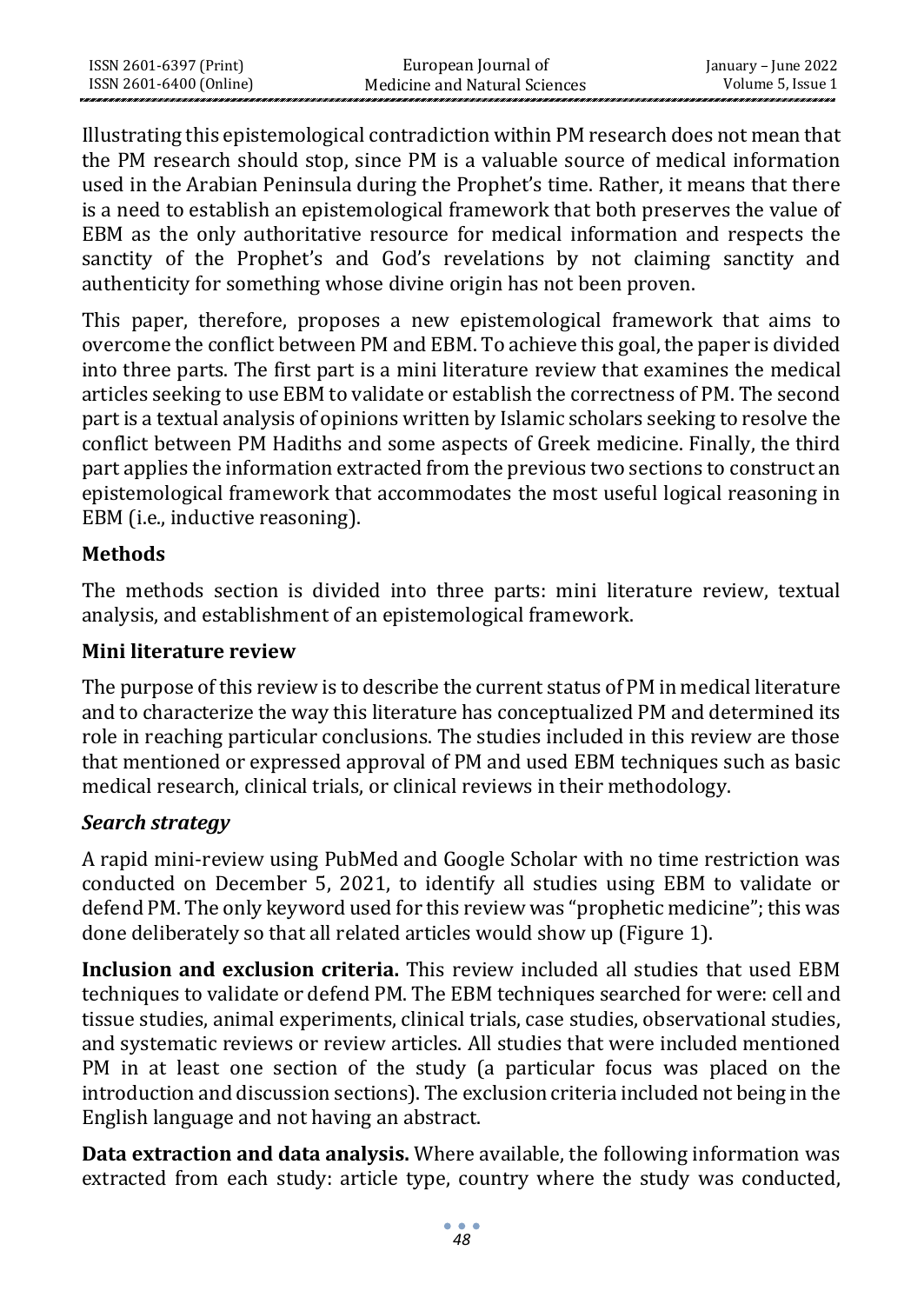country where the publishing journal was published, funding source, where PM was mentioned in the article, what treatment was mentioned, and whether the treatment was beneficial according to the study. No appraisal tool was used since the review design was exploratory in nature and not systematically structured.

### **Textual analysis**

The main goals of this textual analysis were (1) to identify all PM Hadiths recounted in well-known Islamic Hadith collections and in scholars' commentaries on these collections and (2) to describe the way Islamic scholars handled conflicts between some PM narrations and some aspects of Greek medicine.

# *Identifying major Islamic Hadith collections that included PM Hadiths*

It is widely accepted among Muslims (especially within the Sunni school of thought, which comprises approximately 85% of all Muslims) that there are six collections of Hadiths generally recognized as the main sources of the Prophet's sayings and quotes (Almazri,1988). These collections are: Sahih al-Bukhari, Sahih Muslim, Jami al-Tirmidhi, Sunan Abu Dawood, Sunan an-Nasa'I, and Sunan ibn Majah (Almazri,1988). These collections were used to identify the PM Hadiths in this study (Table 2).

# *Identifying books that included scholars' commentaries on PM Hadiths plus additional sources*

Given the importance of the six collections of Hadiths just mentioned, Muslim scholars devoted tremendous effort to interpreting these collections and confirming the authenticity of the Hadiths recounted in them (Karimov,2019). These efforts resulted in many long commentaries on the six collections. Given this abundance, only 16 famous commentaries were chosen for reference in this section of the study. During the reading of these commentaries, nine additional commentaries were added as references because they included instructive discourse about PM and its relationship with Greek medicine. All the Hadith collections and commentaries are listed in Table 2.

#### *Extracting all PM treatments mentioned in Hadith collections*

The reading of the Hadiths was followed by extraction of all the PM treatments and targeted diseases mentioned there. These treatments and diseases were then used as keywords to locate the related information in the commentaries. The list of PM treatments and diseases included the following: Ajwa date, Aloe Vera, Antimony, Armenian cucumber, Ascites, Ash, Barley flour, Black seed, Camel milk, Camel urine, Cassia Angustifolia, Cauterization, Cow's milk, Ceylon cornel, Cold water, Costus spicatus, Cucumis, Cupping, Diet, Dill, Ethmid, Fennel flower, Fever, Fly wing, Hair shaving, Head band, Headache, Henna, Honey, Insect, Itchiness, Kuhl, Leprosy, Lice, Migraine, Phoenix dactylifera, Plague, Pleurisy, Salvadora percis, Sciatica, Senna, Silk, Talbina, Truffle, and Zamzam water.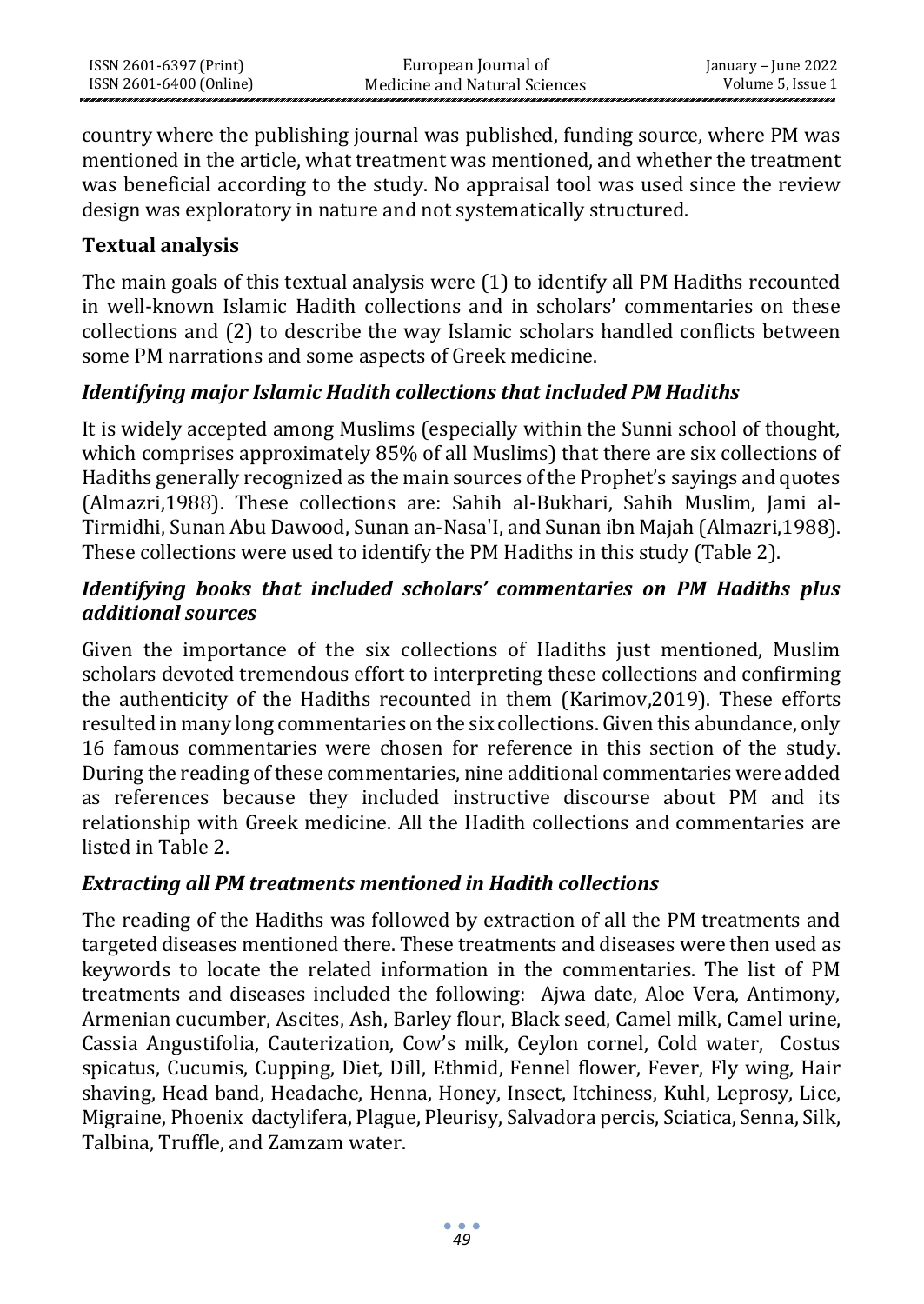# *Extracting and analyzing the techniques used by Islamic scholars to resolve apparent contradictions between PM and Greek medicine*

All scholars' comments relating to PM Hadiths were extracted. The comments that did not illustrate and resolve a conflict between PM and Greek medicine were excluded from the analysis. This resulted in a set of scholarly comments exclusively devoted to resolving this conflict. The techniques used by the scholars to resolve the conflict were analyzed. In some commentaries, the comments were compared or referred to previous commentaries written by other scholars; if these comments were redundant or similar to what had already been found in the previous commentaries, the original comments were retained, and the redundant ones were excluded.

# **Establishing an epistemological framework**

Several epistemological frameworks arising from the results of the first two stages were discussed, and two were singled out as the most appropriate for resolving the conflict between EBM and PM. Epistemology as a branch of philosophy addresses questions regarding the definition, source, and scope of knowledge (Wenning,2009). Although epistemology is complicated and rich in styles of reasoning, such as deductive reasoning, it is currently held in the medical field that inductive reasoning guided by positivist philosophy is the most efficient and practical way to approximate clinical truth (Djulbegovic,2009). The original Aristotelian (syllogistic) style of deductive reasoning used two or more propositions (assumed to be true) to reach a conclusion or decision (Khemlani,2012). In contrast, the deductive reasoning used in medicine nowadays deviates from the original syllogistic style by assuming that it is possible to start with only one proposition, and this proposition is not assumed to be true (Shin,2019; Bolton, 2015). Rather, the proposition is a theory or hypothesis to be accepted or refuted based on the collected data. This is the use of deductive reasoning as a hypothesis-testing strategy (the hypothetico-deductive method). In contrast, inductive reasoning aims to generate a hypothesis by collecting data first and letting patterns in the data guide the generation of a theory (Shin,2019; Bolton, 2015). The hypothesis-testing use of deductive reasoning, therefore, relies on data in a way that makes the data the only source of validation for the theory. This makes this application of deductive reasoning analogous to inductive reasoning in that both rely on data to lead to the truth and neither asserts the theory as fact in advance—in contrast to PM, where the Prophet's Hadiths are assumed to be factual by PM proponents (Shin,2019; Bolton, 2015). Accordingly, and since it is EBM procedures that are being used to test the assumptions of PM, the original Aristotelian (syllogistic) style of deductive reasoning was not included in this section. Rather, the inductive and current medical deductive (hypothetico-deductive) reasoning frameworks were used. These two styles of reasoning were selected and combined with the techniques used by Islamic scholars to resolve conflicts between EBM and PM. Then, possible frameworks were discussed, and the most appropriate one was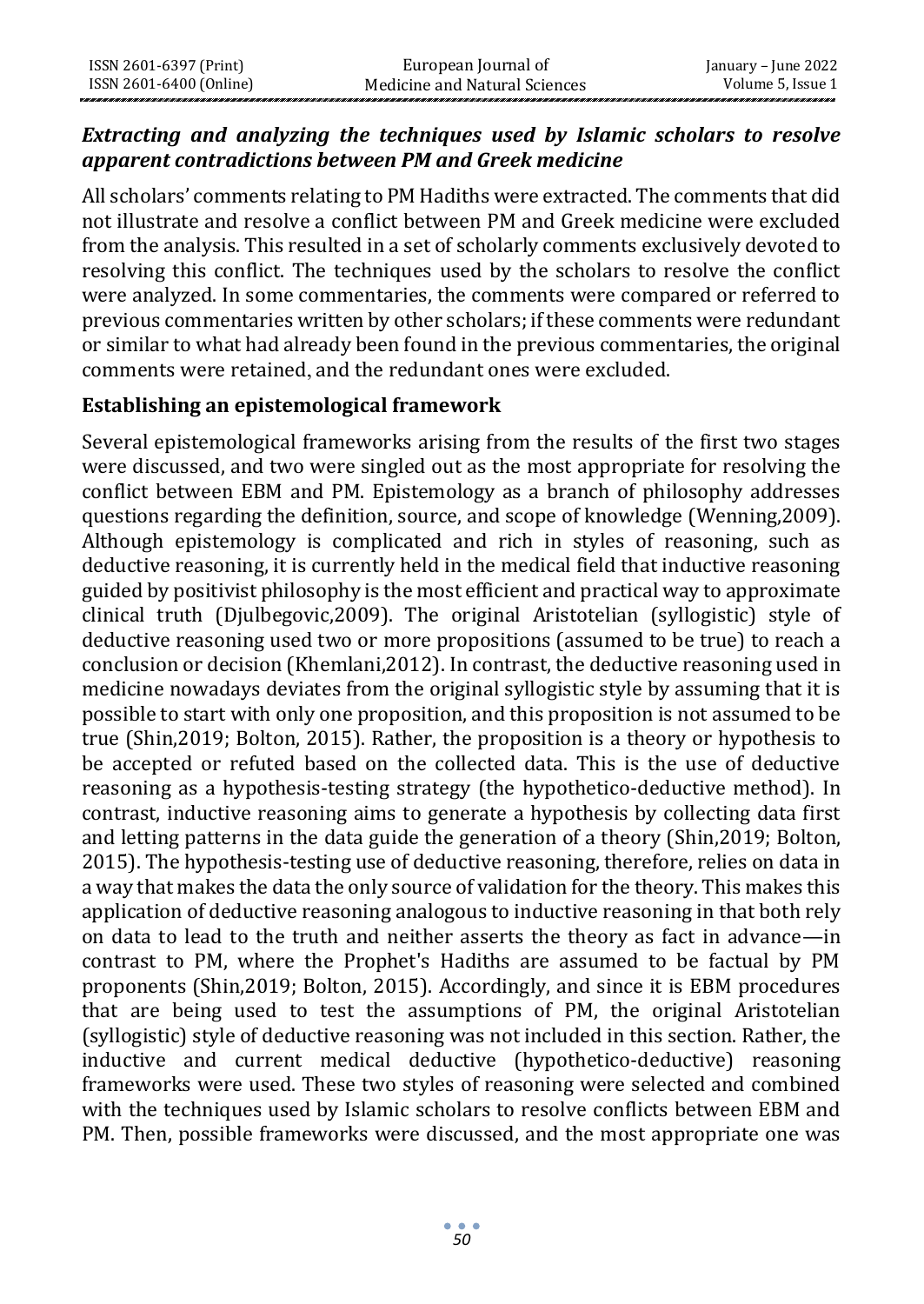chosen to be the proposed framework. Figure 2 conceptualizes the steps followed by inductive and deductive reasoning in this section.

#### **Results and Discussion**

#### **Mini literature review**

The initial search of PubMed and Google Scholar resulted in the retrieval of 2,340 studies (Figure 1). After the removal of studies that were duplicates, unrelated, not in English, or missing an abstract, 538 studies remained. Screening the abstracts of these 538 studies resulted in the removal of 413 more because they did not use EBM techniques to defend PM. A total of 125 studies therefore remained for the final assessment (Figure 1). These studies were conducted in 18 countries and covered a period between 1999 and 2020. Of the 125 studies, 86.4% (n = 108) were undertaken in Asia (Saudi Arabia (n = 52), India (n = 21), Pakistan (n = 9), other (n = 26)); 12.8%  $(n=16)$  were undertaken in Africa (Egypt  $(n=12)$ , Algeria  $(n=3)$ , Nigeria  $(n=1)$ ); and 0.8% (n = 1) were undertaken in other countries (Australia (n = 1)) (Figure 1).

Regarding the study types, 48.8% were review articles, followed by tissue or cell experiments (21.6 %) and animal experiments (13.6%) (Table 1). Clinical trials with no phase mentioned comprised 12.8 % of the studies; there was no clinical trial whose phase (such as 1 or 2 or 3) was mentioned. The funding sources of the studies were highly varied; however, four universities located in Saudi Arabia accounted for the funding of 33.6% of the studies, with King Abdulaziz University responsible for more than any other (13.6%) (Table 1).

As specified in the inclusion criteria, all studies mentioned PM. Most (92.8%) mentioned it in their introductory section.

Regarding the PM treatment types examined in the studies, black seed (alone or in combination with other ingredients) accounted for 53.6% of the studies, followed by cupping therapy (19.2%) and other treatment types (27.2%). All but two studies resulted in positive findings and hence concluded that the PM treatment was beneficial (Table 1).

The mini-review results showed that PM studies were mainly conducted and funded in Islamic countries. For example, 41.6% of the studies were conducted in Saudi Arabia, the "home of Islam," where the holy cities of Mecca and Madinah are located, and where the Prophet Muhammad lived and died (Shin,2019). Additionally, 33.6% of the studies were funded by Saudi universities, which creates the potential for bias in these studies. Respecting the Prophet and believing that he speaks from more than simply his own inclination are parts of the Islamic faith (Rahman,1987); hence, Muslim medical researchers might find it extremely difficult to describe some of his sayings or actions as incorrect or unscientific. Not only that, some of them may believe that loving the Prophet requires them to defend all his words and deeds, using all means of proof, including EBM (Ragab,2012). Accordingly, it is not surprising that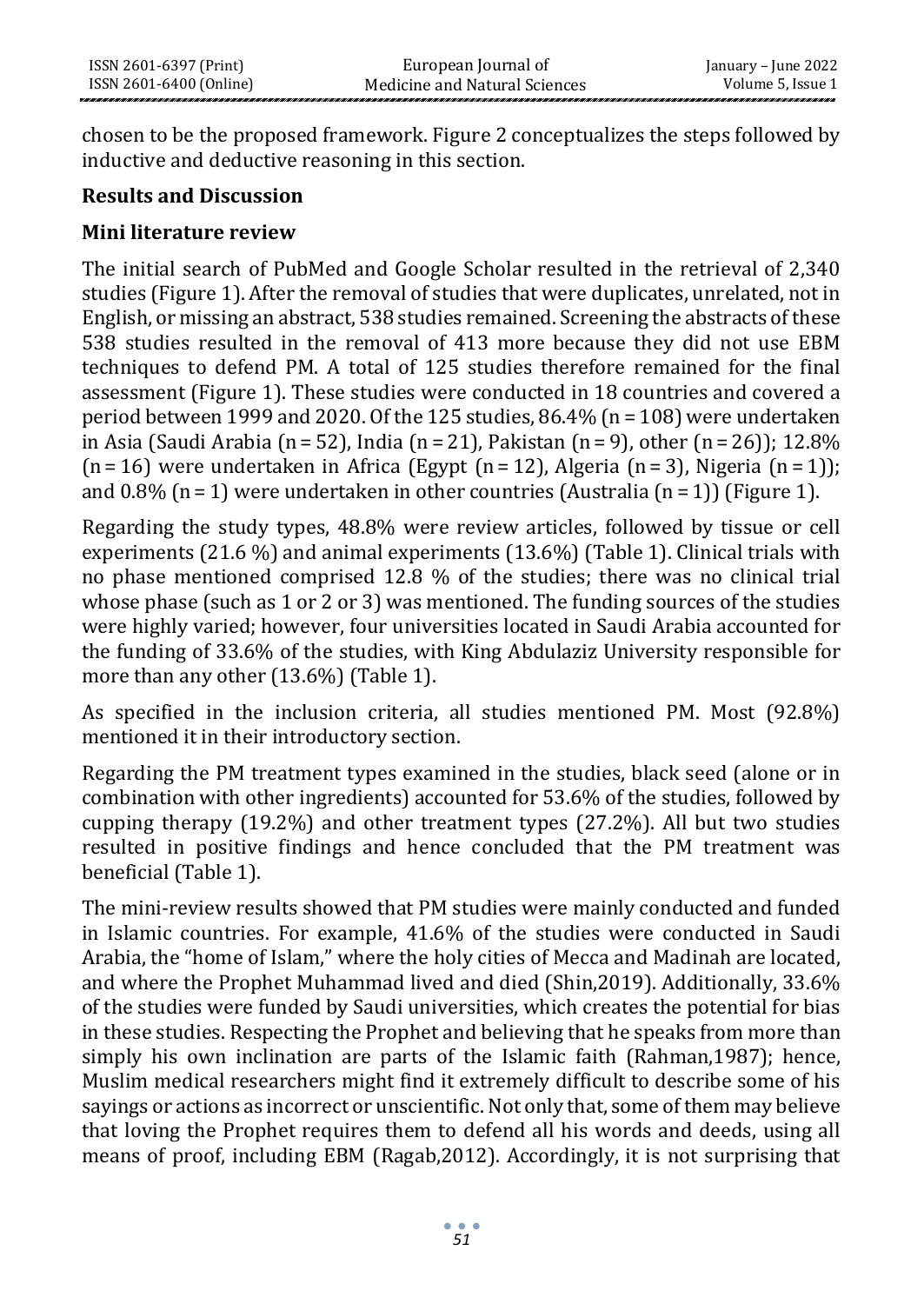there are so many studies in Islamic countries defending PM by means of EBM and other resources.

Although the exploratory nature of the mini-review precluded assessing the quality of the studies it included, there are signs pointing to quality concerns with some of these studies. For example, review articles and systemic reviews constituted almost half of all studies reviewed, which contrasts with the general pattern in research wherein most research on a particular topic consists of original studies, while review articles on the topic are in the minority (WHO, 2017). A possible explanation for the disproportionate number of review articles on PM is that there was a rush of researchers seeking to prove the validity of PM regardless of the logical evidencebuilding sequence that is standard in the medical field (Ragab,2012). This explanation is supported by the nature of the clinical trials that were included in this review. None of these trials specified a clinical phase (e.g., phase 1, phase 2, or phase 3), which may be considered a sign of negligence in haste to confirm preselected conclusions in support of PM.

The majority of the studies reviewed mentioned PM with approval in the introductory section. This means that these studies simultaneously used hypothetico-deductive reasoning to confirm the validity of PM and assumed that PM's validity stems from its divine origin and needs no proof—a self-contradictory stance (see Introduction). All studies bar two found that PM was beneficial, which raises concerns regarding possible publication bias toward positive results. It is evident in general that publication bias is prevalent in the case of clinical trials and that there is a tendency to report only positive results (Dwan, 2008), and PM studies are no exception, especially given the ideological motive to defend PM.

To summarize the results of this mini-review, most of the studies in effect followed a caricature of the hypothetico-deductive method that assumes the validity of the claim first and then conducts experiments, not to test its validity, but only to prove it. Accordingly, the scientific method here is only a tool to reach a predetermined conclusion, an approach that flies in the face of the entire scientific method and especially the concept of falsification, whereby the research claim in question—in order to be scientific—must be falsifiable and subject to possible rejection (Popper,1963). This epistemological contradiction, however, should not preclude making use of the PM Hadiths and testing their validity in modern times. It simply means that doing so requires a new look at the epistemological model used in PM and finding an adaptation that is consistent with modern EBM as well as the Prophet's Hadiths. This reform requires a deep textual analysis of the Hadiths and books of commentaries to extract the methods used by Islamic scholars to resolve the conflict between PM and Greek medicine in their time. Those scholars found it essential to develop methods to defend PM against those who attacked its validity on the grounds that it contradicted some aspects of the common medicine of their time, i.e., Greek medicine (Perho.1995). It is justifiable, therefore, for current Islamic researchers to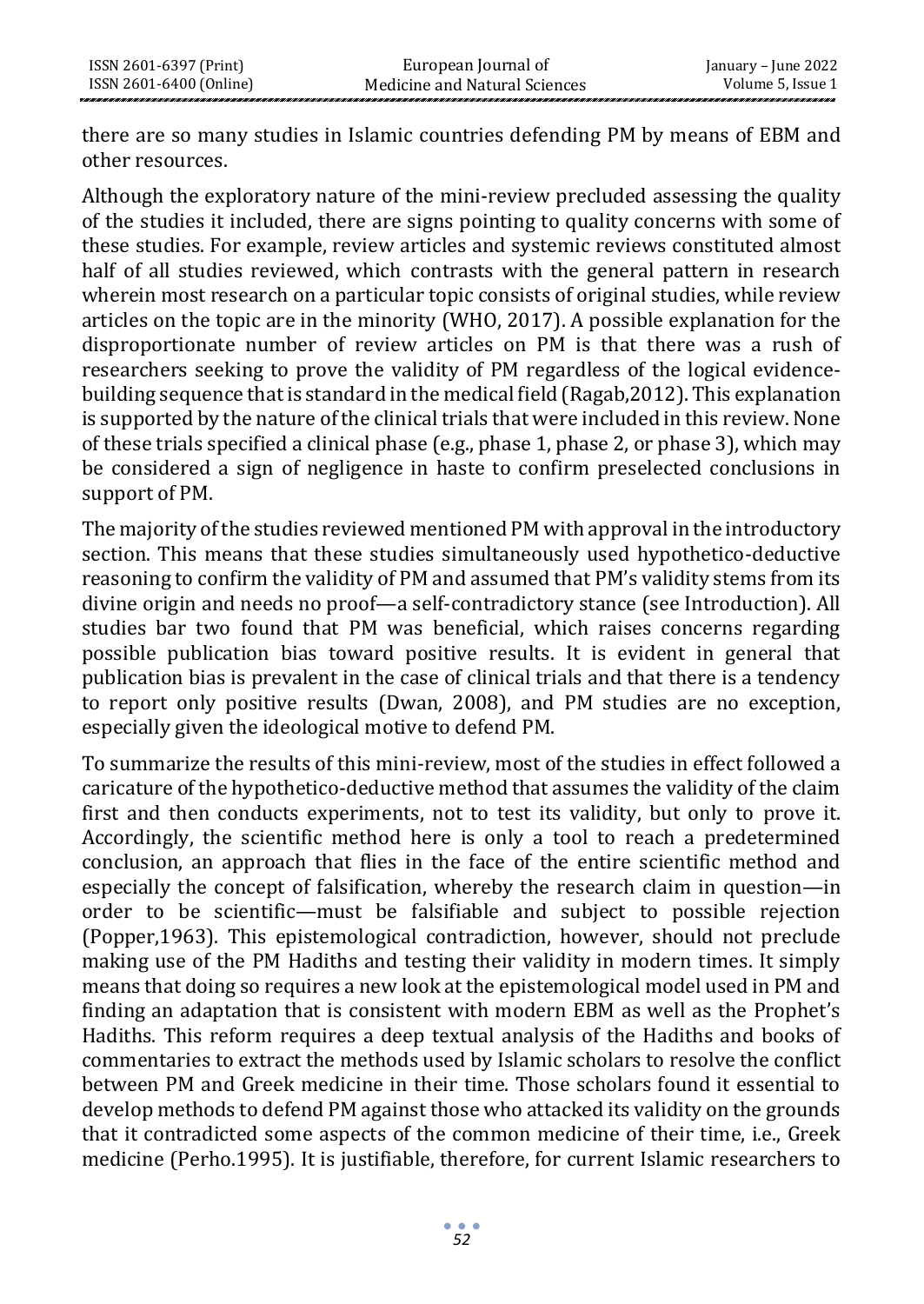adapt the old methods or develop new ones to reconcile PM with currently prevalent medicine (i.e., EBM).

#### **Textual analysis**

In general, most scholars' commentaries on the PM Hadiths did not mention any conflict between PM and Greek medicine. Only a few scholars mentioned such a conflict and tried to resolve it. The techniques used by scholars to resolve this conflict can be classified into three types:

1: Non-divine source for PM; the Prophet was using the Arabic traditional medicine of his time. 2: PM works

only in the presence of internal faith in Allah that it will work (i.e., appeal to miracles). 3: The context of PM is limited to specific people, diseases, or situations (Takhsis Al Am).

# *Non-divine source for PM; the Prophet was using the Arabic traditional medicine of his time.*

This technique was rarely used since it demolishes the concept of PM altogether. According to this secularizing technique, PM can simply be considered Arabic traditional medicine, and the Prophet used it without divine instruction, which means that it is vulnerable to error and can be corrected in the future if needed. The famous historian and Tunisian philosopher Ibn Khaldun was one of those who proposed this technique, arguing in The Muqaddimah: "*Civilized Bedouins have a kind of medicine that is mainly based upon individual experience. They inherit its use from the shaykhs and old women of the tribe. Some of it may occasionally be correct. However, it is not based upon any natural norm or upon any conformity [of the treatment] to the temper of the humors. Much of this sort of medicine existed among the Arabs. The medicine mentioned in religious tradition is of the Bedouin type. It is in no way part of the divine revelation. [Such medical matters] were merely part of Arab custom and happened to be mentioned in connection with the circumstances of the Prophet, like other things that were customary in his generation. They were not mentioned in order to imply that that particular way of practicing medicine is stipulated by the religious law. Muḥammad was sent to teach us the religious law. He was not sent to teach us medicine or any other ordinary matter*" (Ibn Khaldun,2004). However, although the Prophet used the medicine of his time, he used the best medicine available, and the mistakes—if any that he made were very rare according to Al-Qadhi Ayad (Al-Asqlani,1961).

# *PM works only in the presence of internal faith in Allah that it will work (i.e., appeal to miracles).*

This technique was often used and was considered the most spiritual technique, ignoring as it did the cause and effect relationship and calling for blind faith, in neglect of the laws of nature and human experience. The prophetic-miracle concept was used to resolve the conflict between PM and EBM. For example, Al-Qastallani, in defending the Hadith that supported the use of cold water to treat fever, said: "*if the hadith (i.e.*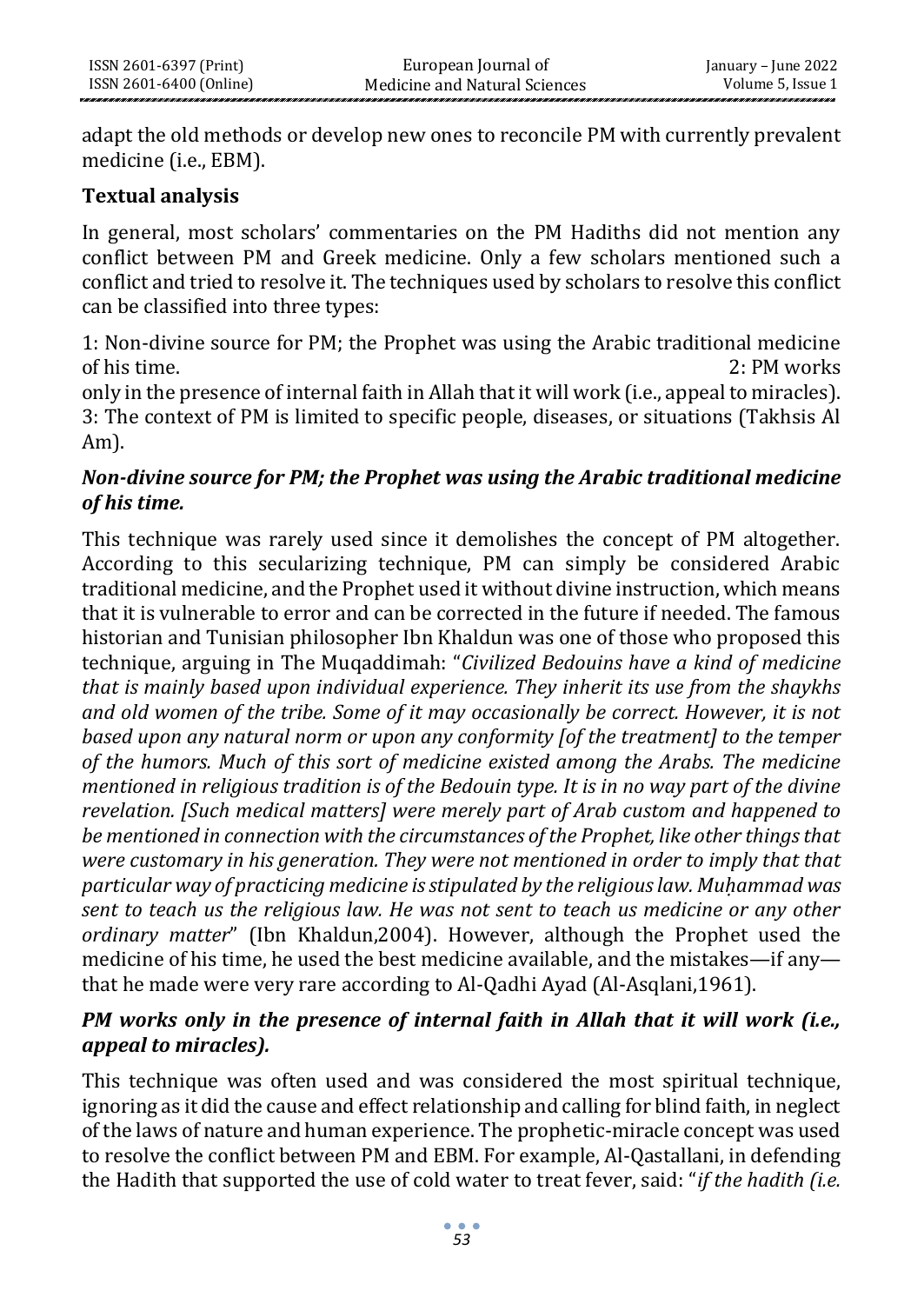*use of cold water to treat fever) is authentic, it is not subject to medical rules; rather, it is subject to prophetic miracles*" (Al-Qastallani,1921).

Another example is Al-Nawawi's discussion of the Hadith that called for the use of truffle water in treating eye diseases. In arguing with those who claimed that truffle water could cause blindness, he said: "*The right opinion is that truffle water is an absolute medicine… I saw a completely blind person who applied truffle water to his eyes recover his eyesight, and he used the water believing in its efficacy and seeking the blessing (Baraka) from it"* (Al-Nawawi,1969). The blessing (Baraka) is a kind of internal faith that this medicine will be beneficial since the Prophet used it and called for its use, a faith that means ignoring experimental medicine and relying on miracles. The concept of Baraka was used by Al-Khattabi when he defended the use of honey for diarrhea (Al-Khattabi,1988) and by Al Sarkhasi in defending the use of camel's urine to treat abdominal pain (Al-Sarkhasi,1993).

# *The context of PM is limited to specific people, diseases, or situations (Takhsis Al Am).*

This intermediate technique was used by some scholars to reconcile the divine nature of PM with the fact that some people might apply PM without benefiting from it. They suggested that the context of the original PM Hadiths was essential, and if PM was not beneficial in more recent instances, this was because the original PM Hadiths were limited to specific people, diseases, times, or geographical locations. In Islamic jurisprudence, this technique of restricting the meaning of the whole to certain parts is called "Takhsis Al Am" (Al-Qarafi,1995). Applying this technique enabled the scholars to defend PM in all cases, even those in direct conflict with Greek or experimental medicine. The ready answer to any counterevidence or argument would be that PM was prescribed to specific people with specific conditions, and medical research should continue to endeavor to understand PM and unveil its context and range of validity (Ragab,2012). Therefore, PM is "*hidden knowledge [that] reveals itself in direct proportion to the scientific knowledge that develops independently…As knowledge and science expand and progress, our ability to understand the Prophetic traditions increases*" (Ragab,2012). Since it is always possible to blame any apparent failure of PM on its being applied out of context, this approach makes it impossible to refute or falsify PM.

An example of this technique is Ibn al-Qayyim's defense of the Hadith that recommended the use of the tail of a nomad's ewe for sciatica (Irq An-Nas): "*The Messenger of Allah, as we have noticed in previous Ahadeeth, may use two types of meanings in his expressions. One meaning may be general, for all conditions and people, while the other is specific, its meaning and indications being specifically directed at some particular people or situation. The Hadith in this section is the specific type; it is directed at Arabs and the people of Hijaz in particular, including the Bedouins of those areas*" Ibn al-Qayyim,1994). This technique was also used by Ibn-Alarabi to defend cupping therapy (Ibn-Alarabi,1997) and by Ibn Hajar when he explained the Hadith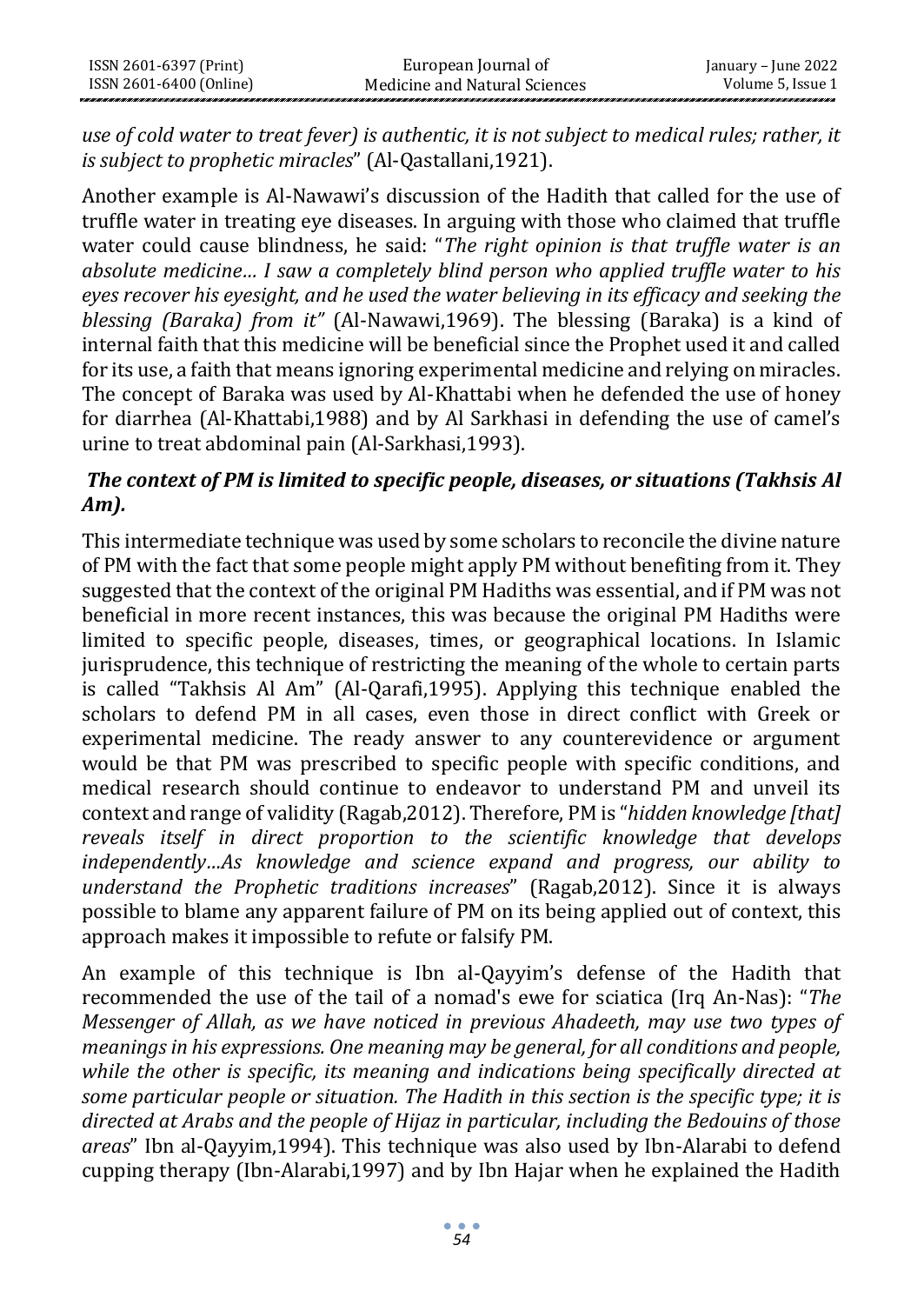that "*black seed is the cure for every disease except death*" by saying that black seed is a treatment for some diseases, not all (Al-Asqlani,1961).

# **Establishing an epistemological framework**

Five epistemological frameworks (models) emerged from the integration of deductive or inductive reasoning with the techniques used by Islamic scholars to resolve the conflicts between PM and Greek medicine (Figure 3). Each model will be discussed separately in one of the next five subsections.

# *Model 1*

In this model, all PM Hadiths are part of traditional Arabic medicine and have no divine source. Inductive reasoning can be applied in this model with no conflict. Medical researchers can conduct experiments and collect data to generate medical hypotheses. With sufficient repetition and sample size, hypotheses can be generalized and supported (Figure 3). Although this model is simple, practical, and logically consistent, a minority of scholars have adopted it, as previously explained.

# *Model 2*

This model assumes that PM Hadiths have a divine source. If it also uses hypotheticodeductive reasoning (that is, the current medical application of deductive reasoning, not the Aristotelian syllogistic version), this model is self-contradictory. It simultaneously posits that PM is guaranteed to be factual because of its divine source and that PM is a theory, a mere likelihood, to be supported or refuted by the data that is subsequently collected. Most articles reviewed in the Mini review section used this model, since their authors first referred to the PM Hadiths as factual in their introductions, then collected data and reached conclusions in support of elements of PM (Figure 3).

# *Model 3*

Like Model 2, this model assumes the divine origin of PM but adds that it is effective only for persons who have faith that PM is divine and beneficial. This model can be considered pseudoscientific since it goes against the very definition of current science, which relies on cause-effect relationships verified through observations and experiments. Using inductive reasoning in this model is meaningless since faith in God cannot be observed or subjected to experiments (Figure 3).

# *Model 4*

This model relies on the idea that PM is limited to specific categories of people, diseases, or situations throughout all time. This model simultaneously assumes that PM is of divine origin and that PM accords with cause and effect relationships. Using inductive reasoning to collect data in this model threatens to contradict the divinity of PM's source if the data shows any cases in which PM fails. Although this model claims that PM is only beneficial in certain cases, these cases are unknown. If the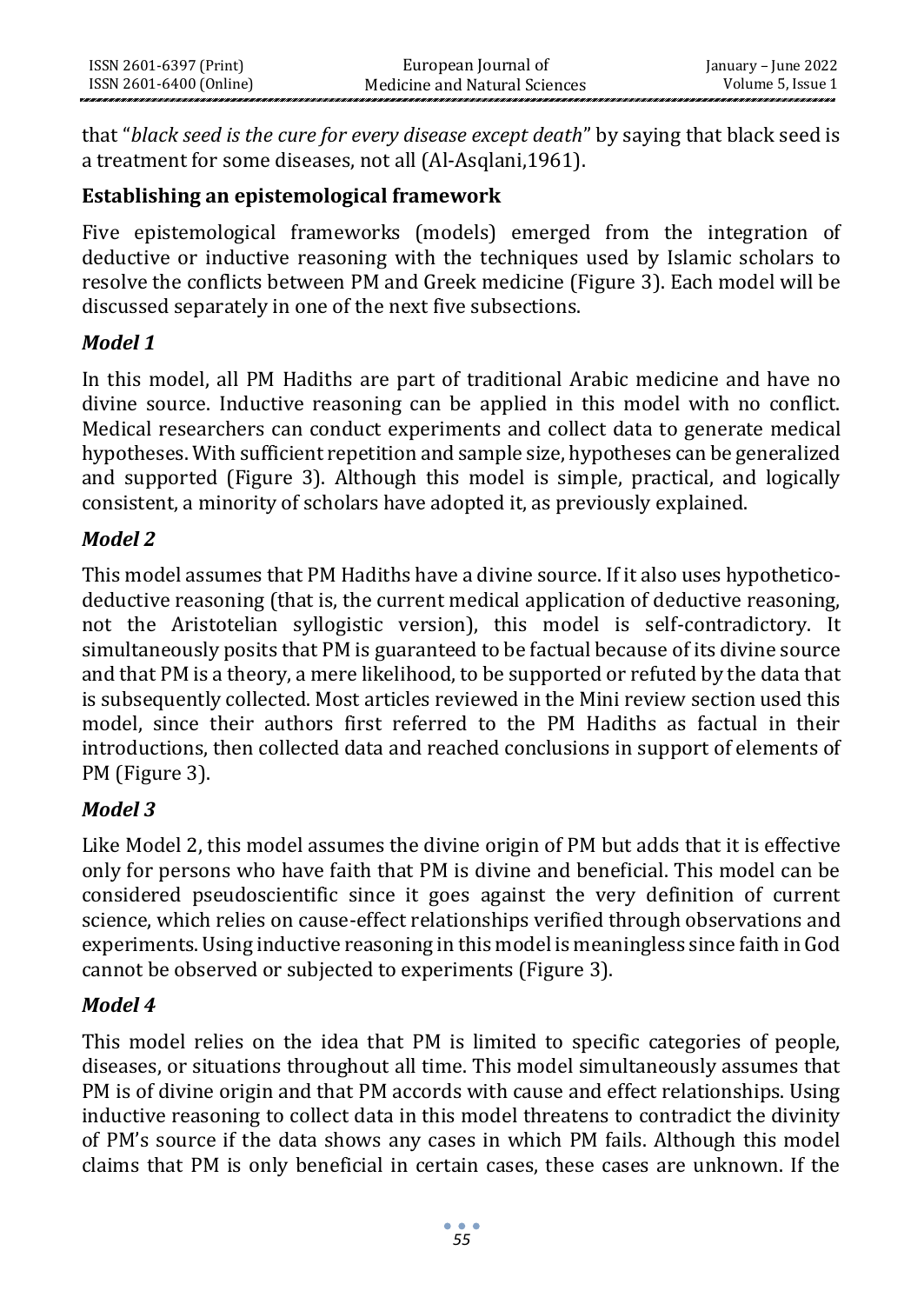| ISSN 2601-6397 (Print)  | European Journal of           | January – June 2022 |
|-------------------------|-------------------------------|---------------------|
| ISSN 2601-6400 (Online) | Medicine and Natural Sciences | Volume 5. Issue 1   |

scholars specify particular groups of people, diseases, places, or situations as the ones to which PM applies, examining the effect of PM on those groups by inductive reasoning from empirical evidence runs the risk of contradicting the divinity of PM if it fails to show a beneficial effect (Figure 3).

#### *Model 5*

Like Model 4, this model claims that PM is divine and limited to certain cases, but unlike Model 4, in this model PM is limited to the individuals to whom the Prophet made the prescriptions. This technique to resolve the conflict between PM and Greek medicine or EBM was not mentioned by Islamic scholars. Rather, it is proposed here to preserve the divinity of PM and to help set aside any potential future conflict with EBM. In this model, the PM Hadiths can be a beneficial source of information, but any applications of PM in the present time should be validated using EBM. If EBM shows that PM has no benefits in the present time, this will not contradict the divinity of PM's source since PM was prescribed only for single cases that existed only at the time of the Prophet (Figure 3).

#### *The most appropriate model*

As discussed in the previous subsections, Models 1 and 5 are best aligned with the scientific method and current EBM. Although Model 1, which affirms a non-divine source for PM, was suggested by Ibn Khaldun about six hundred years ago (Ibn Khaldun,2004), respect for the holiness of the prophet's Hadiths among Muslim scholars prevented this opinion from spreading (Robbi,2018). The scholars argued that if the Hadiths concerned with Prophetic medicine cease to be regarded as holy on the grounds that the Prophet's medical actions were limited to the traditions of the Arabs of his time, then this interpretation will extend to other Hadiths in the fields of economics, politics, and so forth. Consequently, this approach will lead—in their view—to the secularization of Islam and the limitation of the Prophet's role to metaphysical issues (Robbi,2018). Furthermore, they argued that granting that the Prophet may make mistakes in medicine contradicts the Qur'an's statement that the Prophet does not utter his own opinions but rather says what God has revealed to him (Ibn al-Qayyim,1994). Therefore, Model 5 may represent a more acceptable approach for these scholars. Model 5 preserves regard for the holiness of the Prophet's Hadiths and the tenet that the Prophet did not speak except by revelation, and at the same time, this Model limits the Prophet's medical Hadiths to his time with the understanding that he chose the best medicine available then and that if the elements of modern medicine had been available to him, he would not have hesitated to adopt them. Thus, the benefit and sanctity of the Prophet's medical Hadiths are limited to the people to whom the Prophet prescribed these medicines and do not extend to those after them. However, this does not prevent current medical researchers from benefiting from these medicines by testing their current validity. Model 5 thus closes the door to futile or self-contradictory attempts to reconcile PM with EBM and opens the door to scientific progress in medicine without hindrance.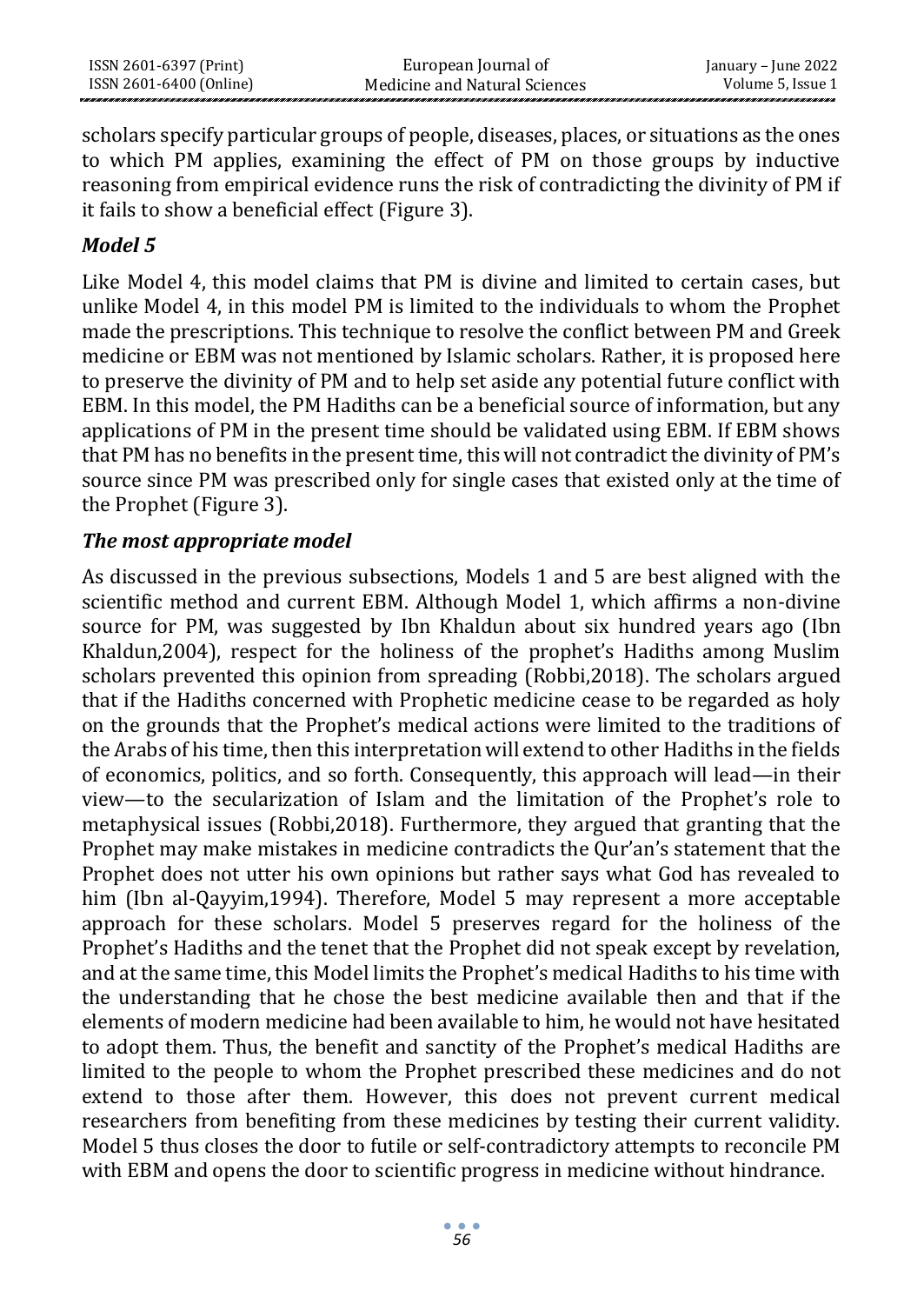| ISSN 2601-6397 (Print)  | European Journal of           | January – June 2022 |
|-------------------------|-------------------------------|---------------------|
| ISSN 2601-6400 (Online) | Medicine and Natural Sciences | Volume 5. Issue 1   |

There is no study without shortcomings, and one shortcoming of this study is that the mini-review used only two databases, namely Google Scholar and PubMed, which may have reduced the number of resulting studies. However, since the review was exploratory in nature, there was no need to search all available databases. Also among the shortcomings is that the books of Hadiths and commentaries used in the second part of the study were limited to the Sunni doctrine in Islam, omitting the Shiite sect and other schools of thought. Because the Sunni doctrine is the most prevalent in the Islamic world (Fuchs,2017), this approach was considered adequate for this study.

#### **Conclusion**

This study has aimed to build an epistemological framework that can resolve the conflict between PM and present-day EBM. To that end, a mini-review was conducted to investigate the epistemological frameworks used in PM medical articles. The minireview found that almost all PM articles were conducted in Islamic countries with possible publication bias toward positive findings. The majority of the studies reviewed misused hypothetico-deductive reasoning by citing the PM Hadiths in the introduction as factual and then confirming their validity using the tools of EBM. The second part of the study was a textual analysis carried out to identify PM Hadiths recounted in Islamic Hadith collections and scholars' commentaries and to describe how Islamic scholars resolved the conflicts between PM accounts and Greek medicine. Finally, epistemological frameworks (models) were constructed, and one of them was chosen as the most appropriate for resolving conflicts between PM and EBM. It may be appropriate to conduct further studies to discover how scholars of other Islamic schools (other than Sunni school of thought) have dealt with PM. It is also appropriate that the epistemological frameworks proposed in this study be used in the studies of PM in the future in order to test their quality, validity and acceptance among researchers.

#### **References**

- [1] Ahmad, A., et al., A review on therapeutic potential of Nigella sativa: A miracle herb. Asian Pacific journal of tropical biomedicine, 2013. 3(5): p. 337-352.
- [2] Al-Asqlani, I.H., Fath ul-Bari fi Sharh Sahih al-Bukhari. Vol. 10. 1961: Dar Almaarifa.
- [3] Al-dhahabi, S.-A., At-Tibb al-nabawi. 2004: Dar Al-nafais.
- [4] Al-Khattabi, H., The A 'lām al-ḥadīth Vol. 2. 1988, Saudi Arabia: Umm Alqura University.
- [5] Almazri, M., Al-Mualim Sharh Sahih Muslim 1988: Al-dar Altounsya.
- [6] Al-Nawawi, Y., Al Minhaj Be Sharh Sahih Muslim Vol. 5. 1969: Dar Ihya Alturath.
- [7] Al-Qarafi, S.a.-D., Al-ihkam fi tamyiz al-fatawa an al-ahkam wa tasarrufat alqadi wal-imam. Vol. 1. 1995: Dar Al-bashair.
- [8] Al-Qastallani, A., Irshad al-Sari li Sharh Sahih al-Bukhari. Vol. 8. 1921: Almatbah Alamierea.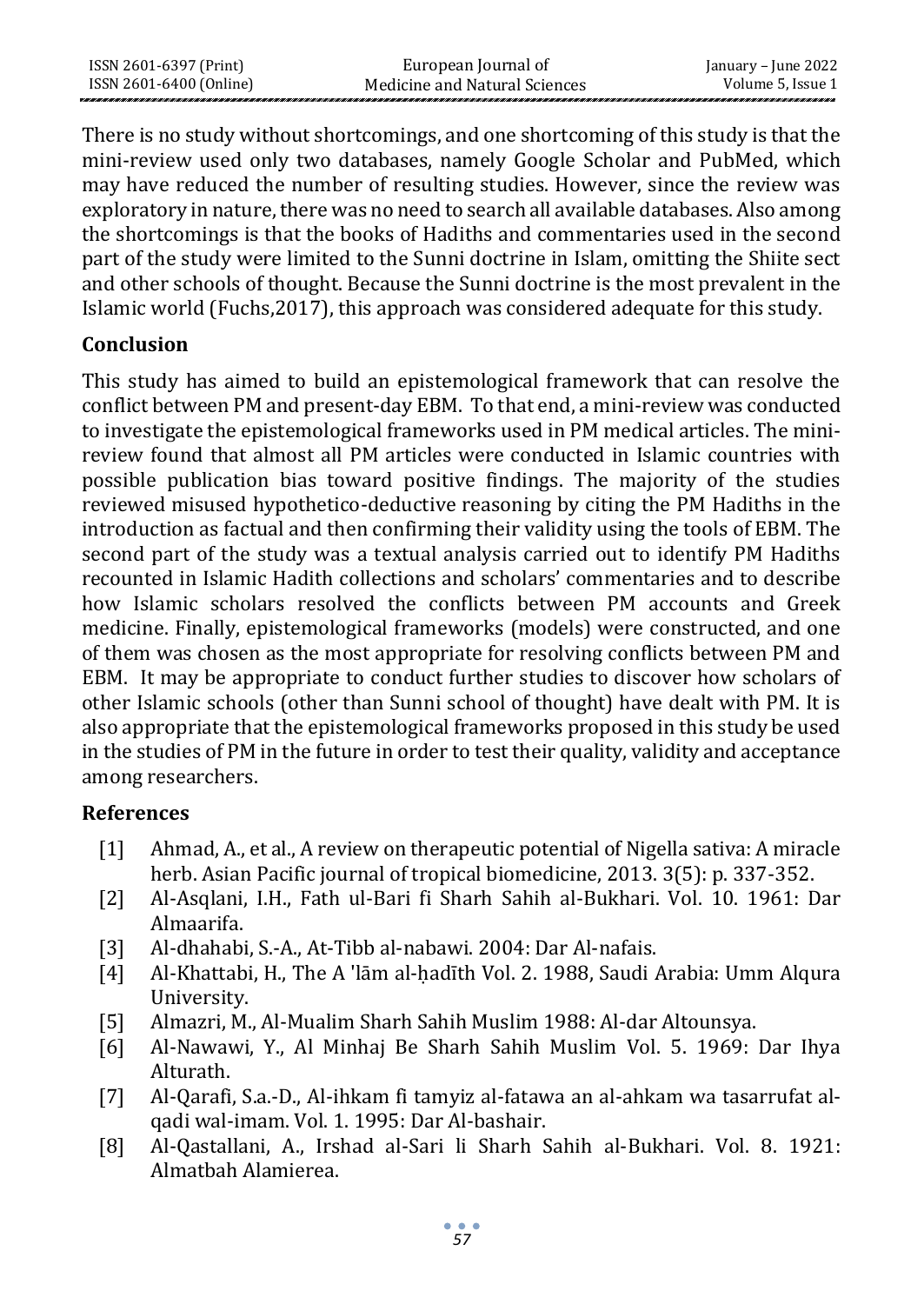- [9] Al-Sarkhasi, A.B., Al Mabsut Vol. 1. 1993: Dar Almaarafa.
- [10] Azizah, N., AN UPDATE REVIEW: THE USE OF WET CUPPING THERAPY AGAINST VERTIGO. Jurnal Ilmu Keperawatan: Journal of Nursing Science, 2018. 6(2): p. 219-229.
- [11] Bolton, J.W., Varieties of clinical reasoning. Journal of Evaluation in Clinical Practice, 2015. 21(3): p. 486-489.
- [12] Bradley, C.P., Medical Renaissance in Florence. 2006.
- [13] Bürgel, J.C., Secular and religious features of medieval Arabic medicine. Asian medical systems: A comparative study, 1976: p. 44-62.
- [14] Cosans, C.E., The experimental foundations of Galen's teleology. Studies in History and Philosophy of Science Part A, 1998. 29(1): p. 63-80.
- [15] Djulbegovic, B., G.H. Guyatt, and R.E. Ashcroft, Epistemologic inquiries in evidence-based medicine. Cancer control, 2009. 16(2): p. 158-168.
- [16] Dwan, K., et al., Systematic review of the empirical evidence of study publication bias and outcome reporting bias. PloS one, 2008. 3(8): p. e3081.
- [17] Fuchs, S.W., REVIEWS: Circuits of Faith: Migration, Education and the Wahhabi Mission. Bulletin of the School of Oriental and African Studies. University of London, 2017. 80(2): p. 382.
- [18] Fujii, C., Comparative Studies of the Medicine of the Sunna and Uganga. イス ラーム世界研究: Kyoto Bulletin of Islamic Area Studies, 2011. 4(1-2): p. 156- 189.
- [19] Grenon, P., Compete Or Complete: A Contextualist Approach on Prophetic Medicine. 2018, McGill University Libraries.
- [20] Hussein, A.A., A. Albar, and S. Alsanad, Prophetic Medicine, Islamic Medicine, Traditional Arabic and Islamic Medicine (TAIM): Revisiting Concepts and Definitions. Acta Scientific Medical Sciences, 2019. 3(8): p. 62-69.
- [21] Ibn al-Qayyim, a.-J., Zad al-Maad. Vol. 4. 1994: Almanar Library.
- [22] Ibn Khaldun, A., The Muqaddimah by Ibn Khaldun. 2004: Dar Yaarb.
- [23] Ibn-Alarabi, M., Aridhat al-Ahwathi bi Sharh Sunan al-Tirmidhi Vol. 1. 1997: Dar Alkutaab Alalmya.
- [24] Ijaz, H., et al., Nigella sativa (Prophetic Medicine): A Review. Pakistan journal of pharmaceutical sciences, 2017. 30(1).
- [25] Karimov, N. and A. Doniyorov, Conflicting Views Regarding the Hadiths. IJITEE, ISSN, 2019. 2278(3075): p. 2090-2094.
- [26] Khemlani, S. and P.N. Johnson-Laird, Theories of the syllogism: A metaanalysis. Psychological bulletin, 2012. 138(3): p. 427.
- [27] Lambert, H., Accounting for EBM: notions of evidence in medicine. Social science & medicine, 2006. 62(11): p. 2633-2645.
- [28] Lee, C.M. and J. Hunsley, Evidence-Based Practice: Separating Science From Pseudoscience. Can J Psychiatry, 2015. 60(12): p. 534-40.
- [29] Organization, W.H., General guidelines for methodologies on research and evaluation of traditional medicine. 2000, World Health Organization.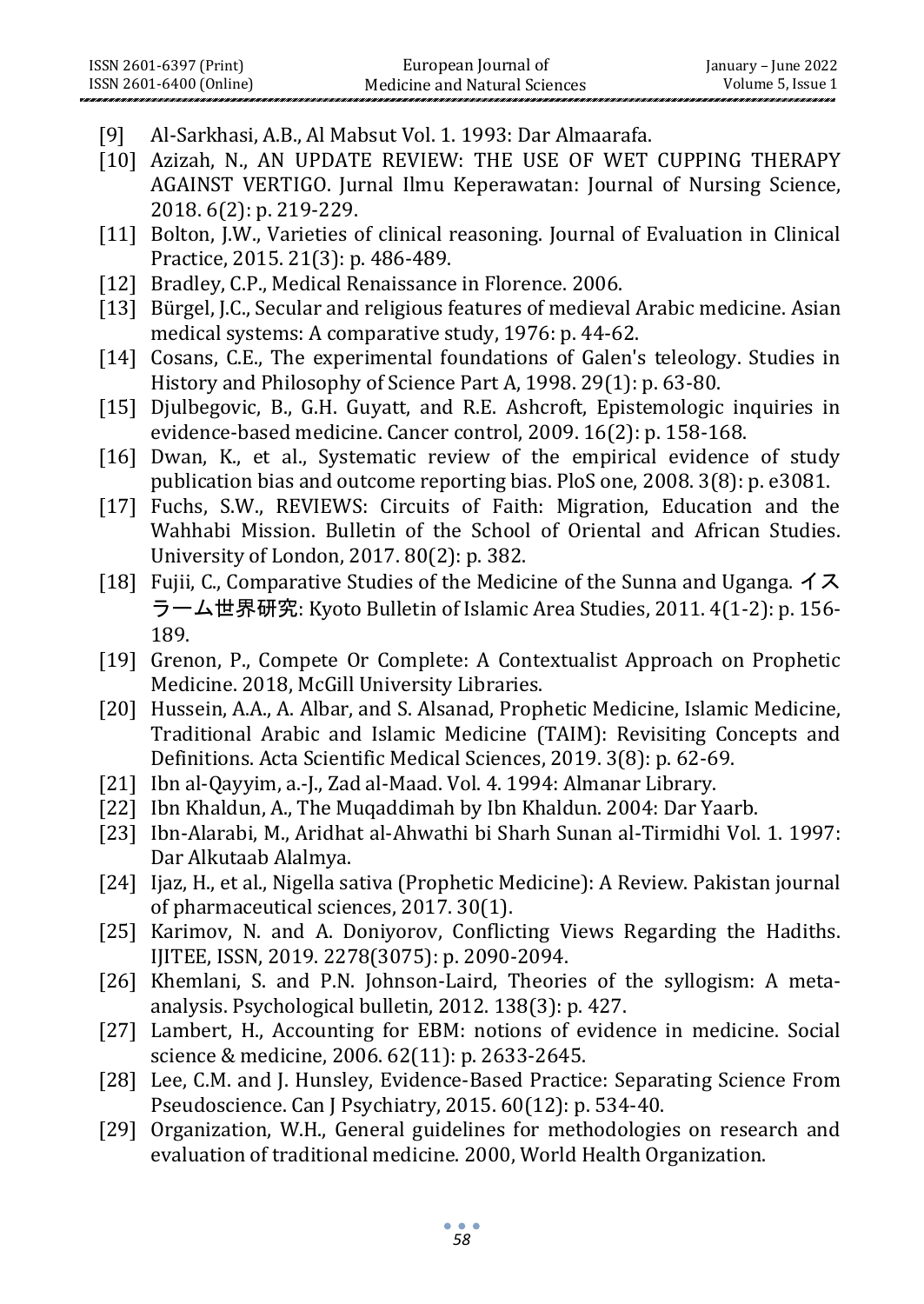|                    | European Journal of<br>ISSN 2601-6397 (Print)<br>ISSN 2601-6400 (Online)<br>Medicine and Natural Sciences                                                                                         | January - June 2022<br>Volume 5, Issue 1 |
|--------------------|---------------------------------------------------------------------------------------------------------------------------------------------------------------------------------------------------|------------------------------------------|
|                    | [30] Perho, I., The Prophet's Medicine: A Creation of the Muslim Traditionalist<br>Scholars (Studia Orientalia). 1995: Finnish Oriental Society.                                                  |                                          |
|                    | [31] Popper, K.R., Science as falsification. Conjectures and refutations, 1963.<br>1(1963): p. 33-39.                                                                                             |                                          |
| $[32]$             | Ragab, A., Prophetic traditions and modern medicine in the Middle East:<br>resurrection, reinterpretation, and reconstruction. Journal of American<br>Oriental Society, 2012. 132(4): p. 657-673. |                                          |
| $\left[33\right]$  | Rahman, F., Health and medicine in the Islamic tradition. 1987: Crossroad<br>New York.                                                                                                            |                                          |
| $\lceil 34 \rceil$ | Robbi, A.A.M. and M.A.A. Hamat, Prophetic Medicine: A Studies in Tasarrufat<br>Nabawiyyah Contexts. Journal of Hadith Studies, 2018. 3(2).                                                        |                                          |
| $[35]$             | Sackett, D.L., et al., Evidence based medicine: what it is and what it isn't. BMJ,<br>1996. 312(7023): p. 71-2.                                                                                   |                                          |
| $\lceil 36 \rceil$ | Savage-Smith, E., Medicine in medieval Islam. The Cambridge History of<br>Science, 1997. 2: p. 139-167.                                                                                           |                                          |
| $[37]$             | Serdar, D., A Theoretical Framework for al-Tib al-Nabawi (Prophetic<br>Medicine) in Modern Times. Revelation and Science, 2011. 1(02).                                                            |                                          |
| $[38]$             | Shin, H.S., Reasoning processes in clinical reasoning: from the perspective of<br>cognitive psychology. Korean J Med Educ, 2019. 31(4): p. 299-308.                                               |                                          |
| $[39]$             | Tonelli, M.R. and T.C. Callahan, Why alternative medicine cannot be evidence-<br>based. Acad Med, 2001. 76(12): p. 1213-20.                                                                       |                                          |
| [40]               | Ullmann, M., Islamic medicine. 1978: Univ. Press.                                                                                                                                                 |                                          |
| [41]               | Wenning, C.J., Scientific epistemology: How scientists know what they know.<br>Journal of Physics Teacher Education Online, 2009. 5(2): p. 3-16.                                                  |                                          |
|                    | [42] Wieringa, S., et al., Different knowledge, different styles of reasoning: a<br>challenge for guideline development. BMJ evidence-based medicine, 2018.<br>23(3): p. 87-91.                   |                                          |
|                    |                                                                                                                                                                                                   |                                          |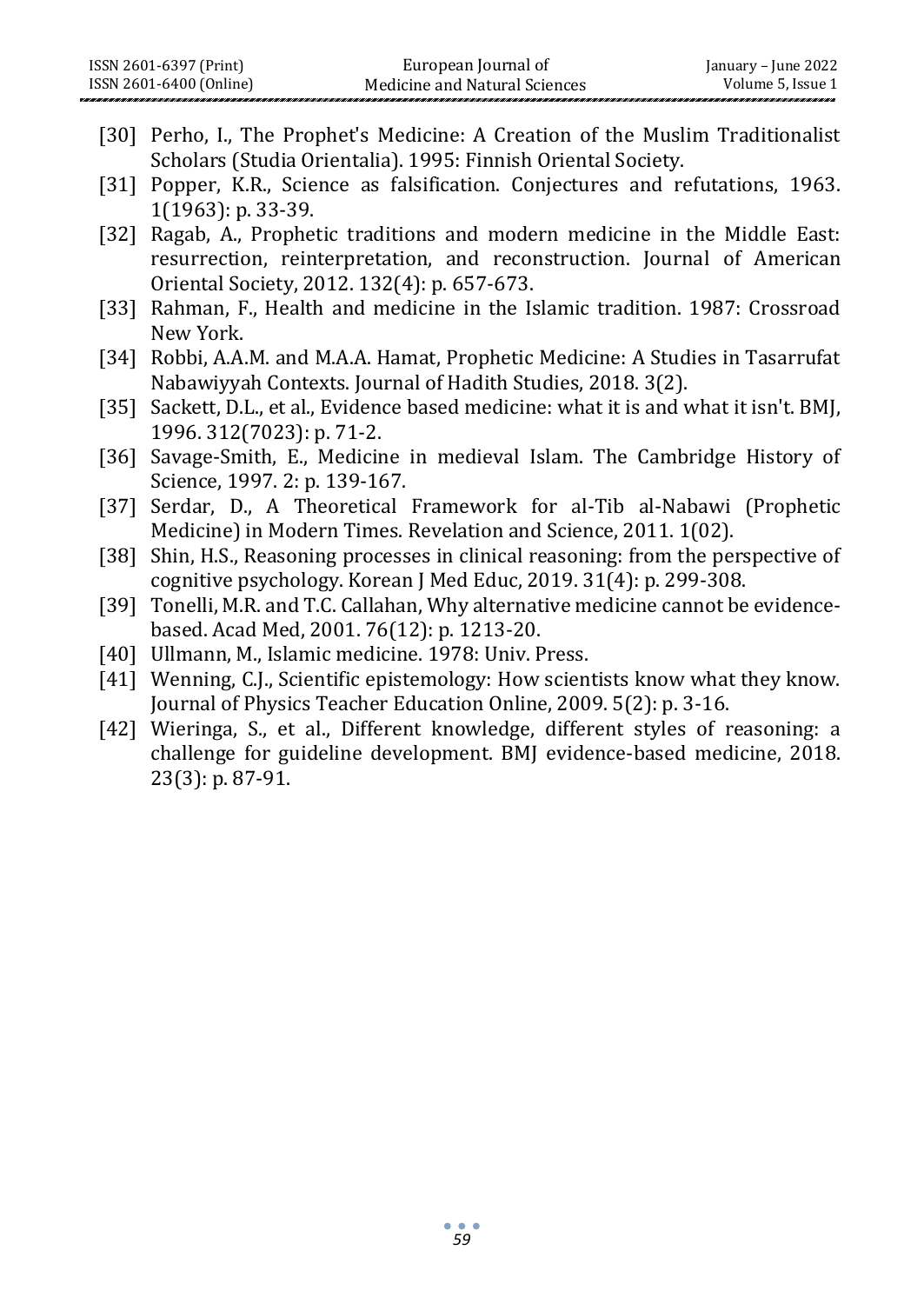# **Figures, Tables**



Figure 1. PRISMA flow chart of included studies



Figure 2. Conceptualizing inductive and deductive reasoning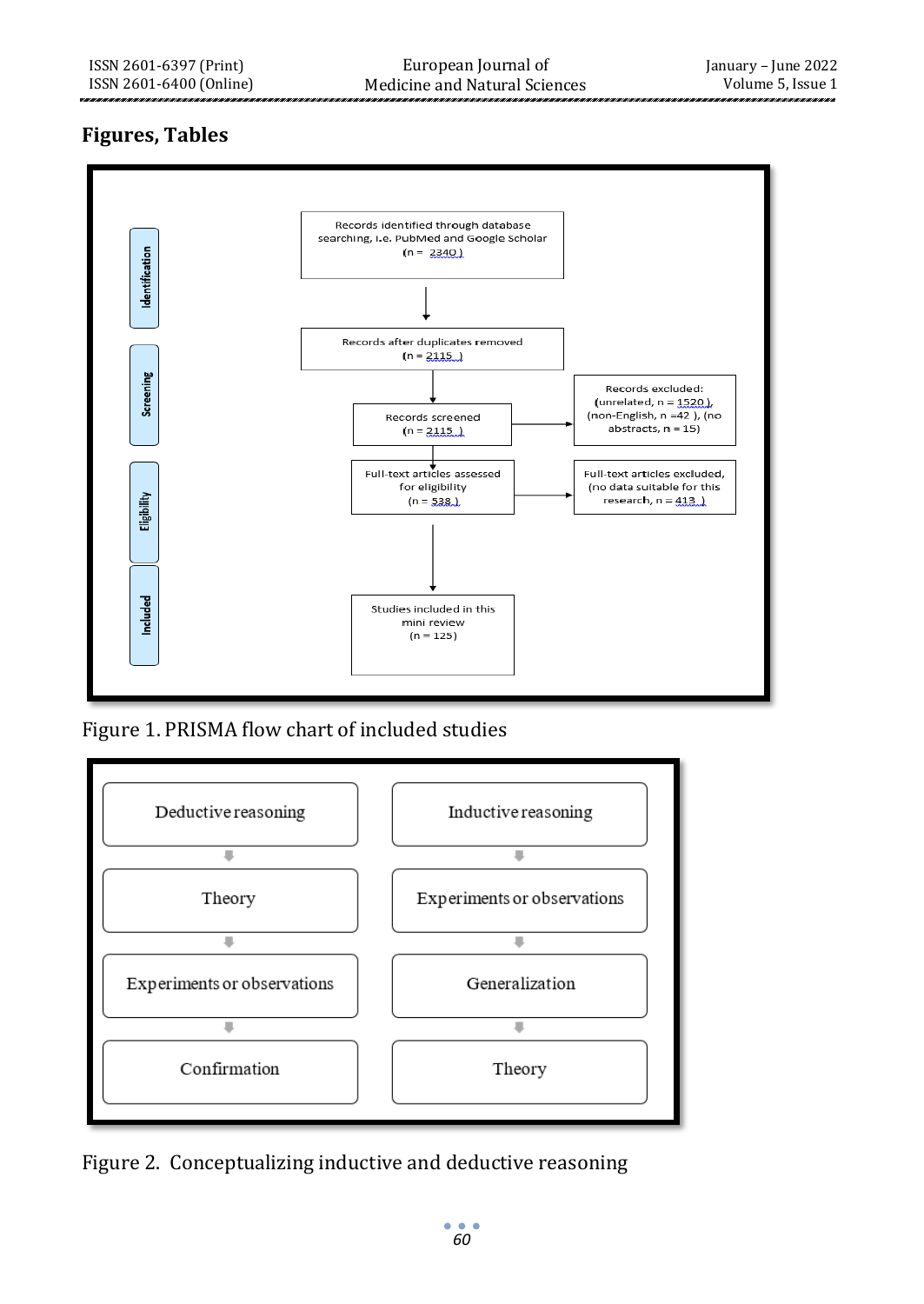European Journal of Medicine and Natural Sciences

| Hadith collection | Commentaries (Shruh) books                                                                                                                                                                                                                                                                                                                                                                                                                            |
|-------------------|-------------------------------------------------------------------------------------------------------------------------------------------------------------------------------------------------------------------------------------------------------------------------------------------------------------------------------------------------------------------------------------------------------------------------------------------------------|
| Sahih al-Bukhari  | Fath ul-Bari fi Sharh Sahih al-Bukhari by IbnHajar Al-<br>asglani<br>Irshad al-Sari li Sharh Sahih al-Bukhari by al-<br><b>Oastallani</b><br>Al-Kawkab al-Darari fi Sharh Al-Bukhari by al-Kirmani<br>The A 'lām al-fiadīth of al-Khaṭṭābī: ACommentary on<br>al-Bukhārī's Safiīfi<br>Kashf al-mushkil li-Ibn al-Jawzī 'alá Şafiīfi al-Bukhārī                                                                                                        |
| Sahih Muslim      | Al Minhaj Be Sharh Sahih Muslim by Al-Nawawi<br>Al-Mufhim Sharh Sahih Muslim By Al-Qurtubi<br>Al-Mualim Sharh Sahih Muslim By Al-mazri                                                                                                                                                                                                                                                                                                                |
| Jami al-Tirmidhi  | Aridhat al-Ahwathi bi Sharh Sunan al-Tirmidhiwritten<br>Ibn al-Arabi<br>Tuhfat Al-Ahwadhi Bi Sharh Jami' Al-Tirmidhiby 'Abd<br>al-Rahman al-Mubarkafuri                                                                                                                                                                                                                                                                                               |
| Sunan Abu Dawood  | Tahdhib Sunan Abi Dawud - Ibn al-Qayyim al-<br>Jawziyyah<br>Awn al-Ma'bood by Shams ul-Haqq Azimabadi                                                                                                                                                                                                                                                                                                                                                 |
| Sunan an-Nasa'i   | The Hāshiyah of»AlHāfiz Al-Suyūțī<br>The Hāshiyah of 'Allāmah Sindī<br>Dhakhīrat al-'Uqbā fī Sharfi al-Mujtabā, by Shaykh<br>Mufiammad ibn 'Alī ibn Ādam al-Ityūbī                                                                                                                                                                                                                                                                                    |
| Sunan ibn Majah   | The Hāshiyah of ʿAllāmah Sindī                                                                                                                                                                                                                                                                                                                                                                                                                        |
| Other books       | At-Tamhid (sharh al-Muwatta) by Imam ibnAbdil-Barr<br>Al-Istidhkâr by Imam ibn Abdil-Barr<br>Zad al-Ma'ad by Ibn al-Qayyim al-Jawziyyah<br>At-Tibb al-nabawi by Al-dhahabi<br>Al-ihkam fi tamyiz al-fatawa an al-ahkam watasarrufat<br>al-qadi wal-imam by Shihab al-Dinal-Qarafi<br>Irshad Al-khalq by Mahmood Al-subki<br>Al Mabsut By Imam Abi Bakr Al Sarkhasi<br>Faid al-Qadir by Muhammad Abdur-Rauf al-Manawi<br>The Muqaddimah by Ibn Khaldun |

Table 1. Hadiths collections used to identify the PM Hadiths in this study.

| Variable                                  | Total number | Percentage |  |
|-------------------------------------------|--------------|------------|--|
| Article type                              |              |            |  |
| Review                                    | 61           | 48.8       |  |
| Tissue or cells experiments               | 27           | 21.6       |  |
| Animal experiments                        | 17           | 13.6       |  |
| Clinical trials (no phase                 |              |            |  |
| mentioned)                                | 16           | 12.8       |  |
| Case report                               |              | 1.6        |  |
| Systematic review                         |              | 1.6        |  |
| The country where the study was conducted |              |            |  |
| Saudi Arabia                              | 52           | 41.6       |  |
| India                                     | 21           | 16.8       |  |